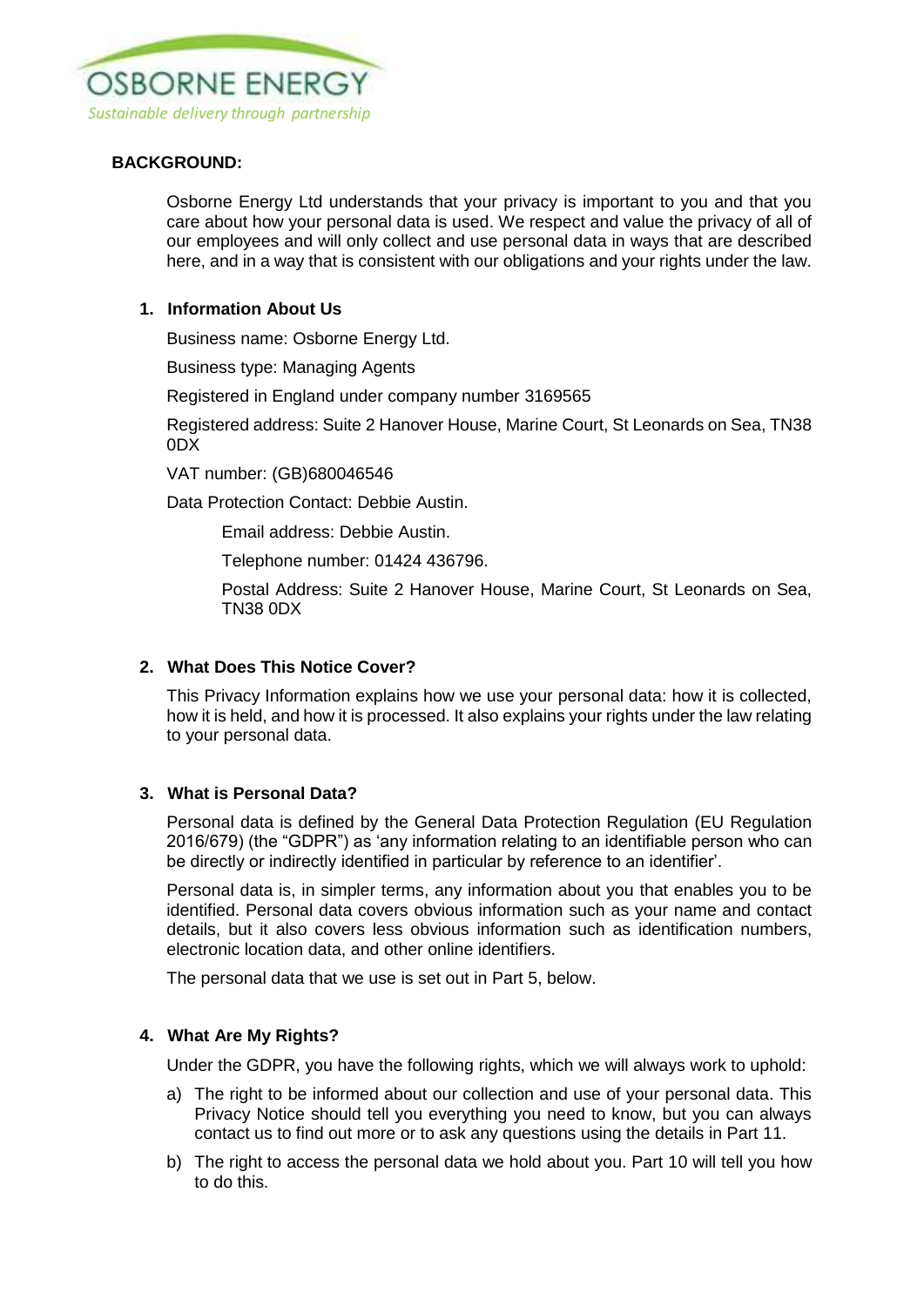

- c) The right to have your personal data rectified if any of your personal data held by us is inaccurate or incomplete. Please contact us using the details in Part 11 to find out more.
- d) The right to be forgotten, i.e. the right to ask us to delete or otherwise dispose of any of your personal data that we have. Please contact us using the details in Part 11 to find out more.
- e) The right to restrict (i.e. prevent) the processing of your personal data.
- f) The right to object to us using your personal data for a particular purpose or purposes.
- g) The right to data portability. This means that, if you have provided personal data to us directly, we are using it with your consent or for the performance of a contract, and that data is processed using automated means, you can ask us for a copy of that personal data to re-use with another service or business in many cases.
- h) Rights relating to automated decision-making and profiling. We do not use your personal data in this way.

For more information about our use of your personal data or exercising your rights as outlined above, please contact us using the details provided in Part 11.

Further information about your rights can also be obtained from the Information Commissioner's Office or your local Citizens Advice Bureau.

If you have any cause for complaint about our use of your personal data, you have the right to lodge a complaint with the Information Commissioner's Office.

## **5. What Personal Data Do You Collect?**

We may collect some or all of the following personal data (this may vary according to your relationship with us:

- Name
- Address
- Phone Number
- Date of Birth
- Benefit details

## **6. How Do You Use My Personal Data?**

Under the GDPR, we must always have a lawful basis for using personal data. This may be because the data is necessary for our performance of a contract with you, because you have consented to our use of your personal data, or because it is in our legitimate business interests to use it. Your personal data will be used for one of the following purposes:

- To arrange a survey of works required
- To enable the completion of works identified/requested
- To enable invoicing of works completed
- For accounting records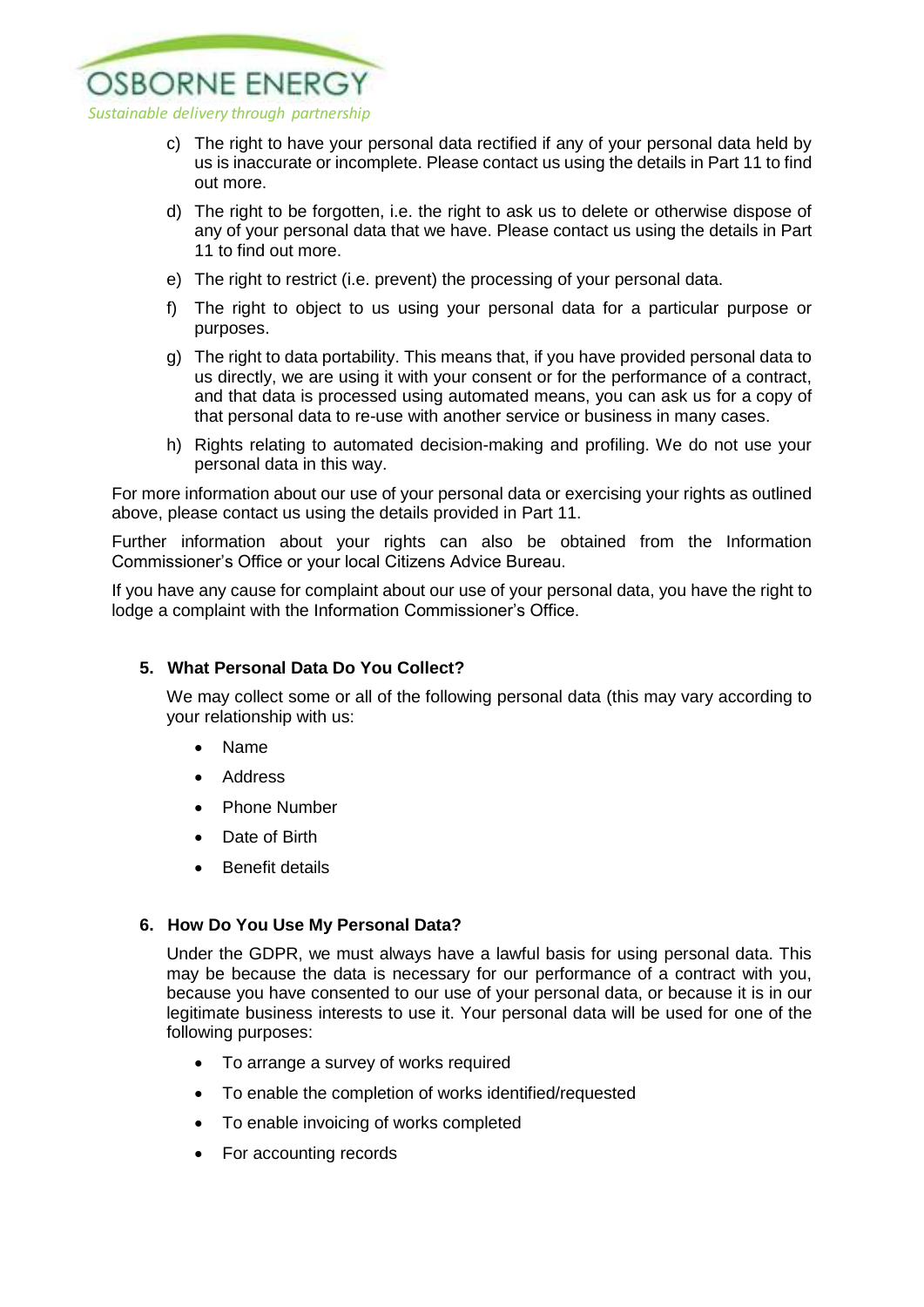

## **7. How Long Will You Keep My Personal Data?**

We will not keep your personal data for any longer than is necessary in light of the reason(s) for which it was first collected. Your personal data will therefore be kept for the following periods:

- If work has been carried out through a funded scheme the specified period of time requested by the funding or grant provider;
- $\bullet$  If work has been carried out privately  $-6$  years to comply with accounting requirements;
- If no work has been carried out through a funded scheme the specified period of time requested by the funding or grant provider;
- If no work has been carried following a private enquiry we will remove all your data as soon as no works are confirmed.

## **8. How and Where Do You Store or Transfer My Personal Data?**

We will only store or transfer your personal data within the European Economic Area (the "EEA"). The EEA consists of all EU member states, plus Norway, Iceland, and Liechtenstein. This means that your personal data will be fully protected under the GDPR or to equivalent standards by law.

The security of your personal data is essential to us, and to protect your data, we take a number of important measures, including the following:

- All our data files are held securely in a room with restricted access, within the UK;
- Our files are password protected;
- Data files are backed up to secure Cloud storage within the EEA;
- Paper files are securely stored.

## **9. Do You Share My Personal Data?**

We will share your personal data with our Approved Installation Partners in order to arrange to carry out Surveys and installation of works.

If any of your personal data is required by a third party, as described above, we will take steps to ensure that your personal data is handled safely, securely, and in accordance with your rights, our obligations, and the third party's obligations under the law.

In some limited circumstances, we may be legally required to share certain personal data, which might include yours, if we are am involved in legal proceedings or complying with legal obligations, a court order, or the instructions of a government authority.

## **10. How Can I Access My Personal Data?**

If you want to know what personal data we have about you, you can ask us for details of that personal data and for a copy of it (where any such personal data is held). This is known as a "subject access request".

All subject access requests should be made in writing and sent to the email or postal